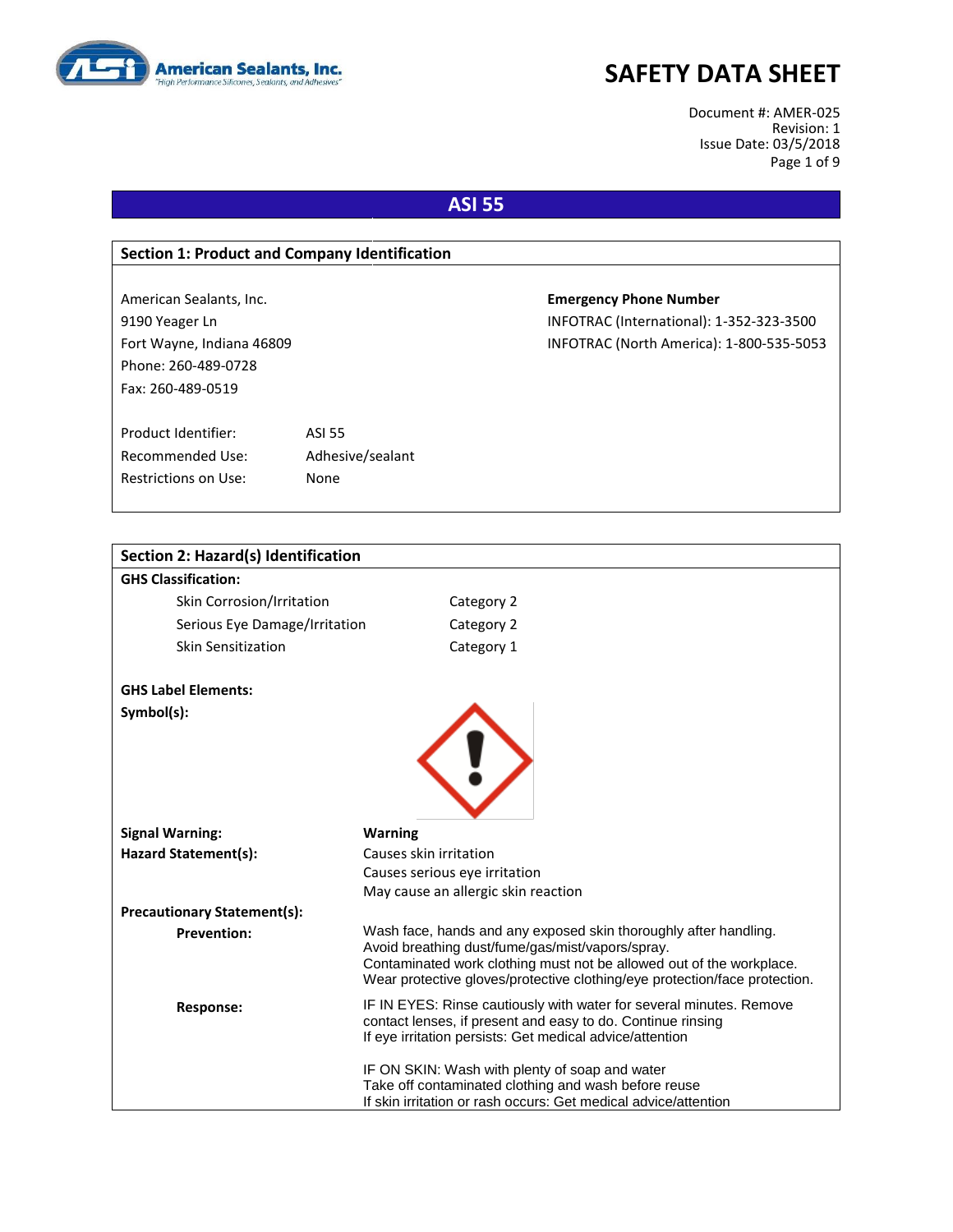

Product Identifier: ASI 55 Document #: AMER-025

**Disposal:** Dispose of contents/container to an approved waste disposal plant

| <b>Section 3: Composition/Information on Ingredients</b> |             |          |
|----------------------------------------------------------|-------------|----------|
| <b>Chemical Name</b>                                     | CAS No.     | Weight % |
| Proprietary                                              | Proprietary | 40-50    |
| Proprietary                                              | Proprietary | 10-20    |
| Proprietary                                              | Proprietary | ${<}1$   |
| Proprietary                                              | Proprietary | $\leq 1$ |
| Proprietary                                              | Proprietary | $\leq 1$ |

| <b>Section 4: First-Aid Measures</b>                                        |                                                                                                                                                                                                 |  |
|-----------------------------------------------------------------------------|-------------------------------------------------------------------------------------------------------------------------------------------------------------------------------------------------|--|
| Inhalation:                                                                 | IF INHALED: Remove to fresh air                                                                                                                                                                 |  |
| <b>Skin Contact:</b>                                                        | IF ON SKIN: Wash with plenty of soap and water. Take off contaminated<br>clothing and wash it before reuse. If skin irritation or rash occurs: Get<br>medical advice/attention.                 |  |
| Eye Contact:                                                                | IF I EYES: Rinse cautiously with water for several minutes. Remove<br>contact lenses, if present and easy to do. Continue rinsing. If eye<br>irritation persists: Get medical advice/attention. |  |
| Ingestion:                                                                  | IF SWALLOWED: Clean mouth with water and drink plenty of water<br>afterwards.                                                                                                                   |  |
| <b>Most Important Symptoms and Effects:</b>                                 |                                                                                                                                                                                                 |  |
| reaction.                                                                   | May be harmful if swallowed. Causes skin irritation. Causes serious eye irritation. May cause an allergic skin                                                                                  |  |
| Indication of any immediate medical attention and special treatment needed: |                                                                                                                                                                                                 |  |
| Notes to physician:                                                         | Treat symptomatically                                                                                                                                                                           |  |

| <b>Section 5: Fire-Fighting Measures</b>              |                                                                                                                                                                                                                                                                                                                                                                                                                        |  |
|-------------------------------------------------------|------------------------------------------------------------------------------------------------------------------------------------------------------------------------------------------------------------------------------------------------------------------------------------------------------------------------------------------------------------------------------------------------------------------------|--|
| <b>Suitable Extinguishing Media:</b>                  | Carbon Dioxide (CO2)                                                                                                                                                                                                                                                                                                                                                                                                   |  |
|                                                       | Dry Chemical                                                                                                                                                                                                                                                                                                                                                                                                           |  |
|                                                       | Foam                                                                                                                                                                                                                                                                                                                                                                                                                   |  |
|                                                       | Water Spray (fog)                                                                                                                                                                                                                                                                                                                                                                                                      |  |
| <b>Unsuitable Extinguishing Media:</b>                | Not determined                                                                                                                                                                                                                                                                                                                                                                                                         |  |
| <b>Specific Hazards Arising from the Chemical:</b>    | Products may burn, but do not ignite readily.                                                                                                                                                                                                                                                                                                                                                                          |  |
| <b>Hazardous Combustion Products:</b>                 | Upon decomposition, this product emits carbon monoxide,<br>carbon dioxide and/or low molecular weight hydrocarbons.                                                                                                                                                                                                                                                                                                    |  |
| Protective equipment and precautions for firefighters |                                                                                                                                                                                                                                                                                                                                                                                                                        |  |
|                                                       | As in any fire, wear self-contained breathing apparatus pressure-demand, MSHA/NIOSH (approved or<br>equivalent) and full protective gear. Move material from fire area if it can be done without risk. Cool<br>containers with water. Avoid inhalation of vapors or combustion by-products. Use extinguishing agents<br>appropriate for surrounding fire. Dike for later disposal. Stay upwind and keep out low areas. |  |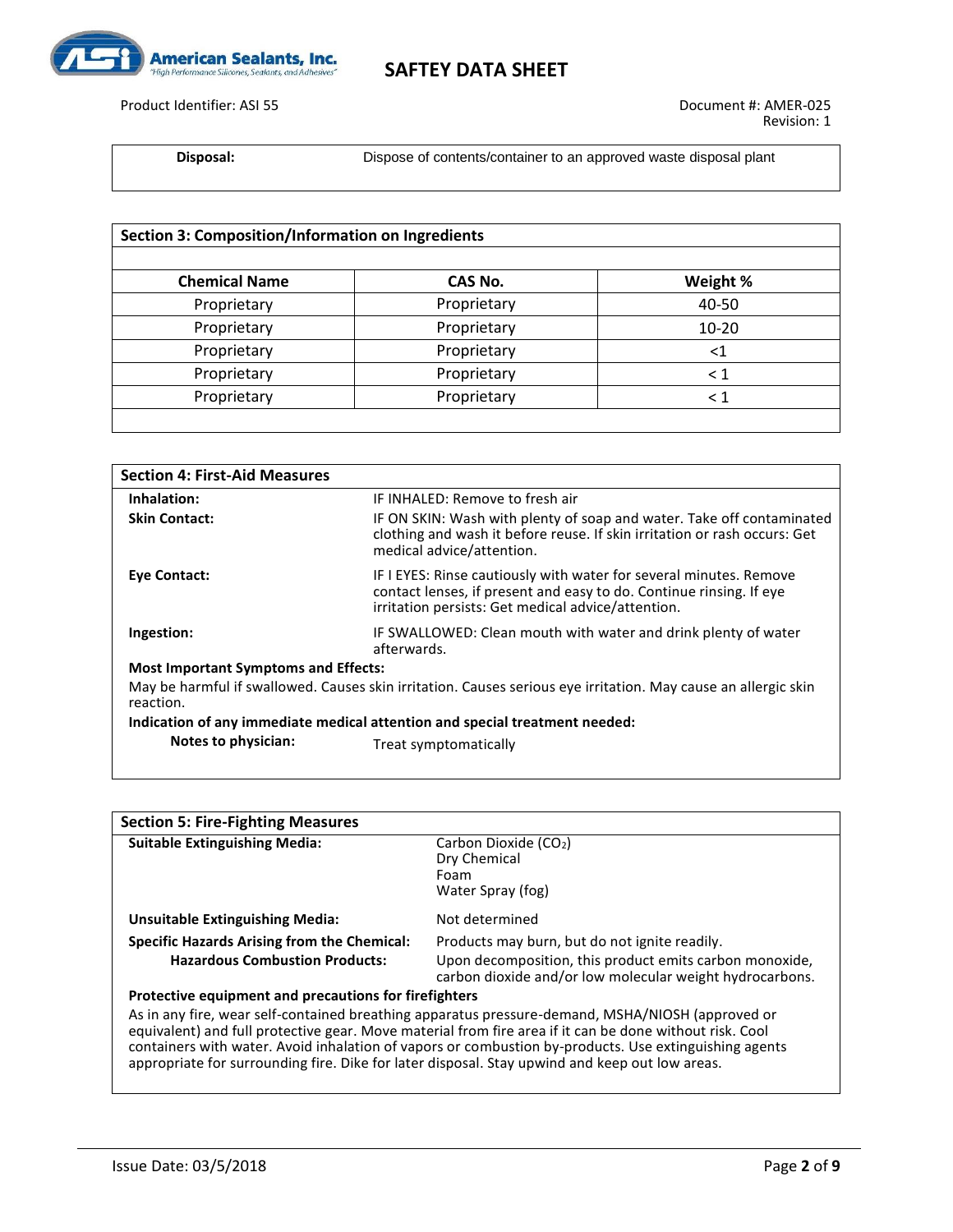

Product Identifier: ASI 55 Document #: AMER-025

| <b>Section 6: Accidental Release Measures</b>                       |                                                                                                                                                                                                                                          |
|---------------------------------------------------------------------|------------------------------------------------------------------------------------------------------------------------------------------------------------------------------------------------------------------------------------------|
| Personal precautions, protective equipment and emergency procedures |                                                                                                                                                                                                                                          |
| <b>Personal Precautions:</b>                                        | Wear personal protective clothing and equipment, see Section<br>8. Keep unnecessary people away, isolate hazard area and deny<br>entry. Only personnel trained for the hazards of this material<br>should perform clean up and disposal. |
| <b>Environmental Precautions:</b>                                   | Avoid release to the environment.                                                                                                                                                                                                        |
| <b>Methods and Materials for Containment and Cleaning Up</b>        |                                                                                                                                                                                                                                          |
| <b>Methods for Containment:</b>                                     | Prevent further leakage or spillage if safe to do so.                                                                                                                                                                                    |
| <b>Methods for Clean Up:</b>                                        | Ventilate the area. Stop leak if possible without personal risk.<br>Absorb with sand or other non-combustible material. Collect<br>spilled material in appropriate container for disposal.                                               |

| <b>Section 7: Handling and Storage</b>                                                                |                                                                                                                                                                                                                                                                        |
|-------------------------------------------------------------------------------------------------------|------------------------------------------------------------------------------------------------------------------------------------------------------------------------------------------------------------------------------------------------------------------------|
| <b>Precautions for Safe Handling</b>                                                                  |                                                                                                                                                                                                                                                                        |
| <b>Advice on Safe Handling</b><br><b>Conditions for Safe Storage, including and incompatibilities</b> | Wash face, hands and any exposed skin thoroughly after<br>handling. Avoid breathing dust/fume/gas/mist/vapors/spray.<br>Contaminated work clothing must not be allowed out of the<br>workplace. Wear protective gloves/protective clothing and<br>eye/face protection. |
| <b>Storage Conditions:</b>                                                                            | Store and handle in accordance with all current regulations and<br>standards. Keep container tightly closed. Keep separated from<br>incompatible substances.                                                                                                           |
| Incompatibilities:                                                                                    | Strong acids. Strong oxidizing agents.                                                                                                                                                                                                                                 |

| <b>Section 8: Exposure Controls/Personal Protection</b> |             |                                              |
|---------------------------------------------------------|-------------|----------------------------------------------|
| <b>Exposure Guidelines</b>                              |             |                                              |
| <b>Chemical Component</b>                               | CAS No.     | <b>Exposure Limits</b>                       |
| Proprietary                                             | Proprietary | <b>OSHA PEL:</b>                             |
|                                                         |             | TWA: 15 mg/m3 (total dust)                   |
|                                                         |             | TWA: 5 mg/m3 (respirable fraction            |
|                                                         |             | TWA (vacated): 15 mg/m3 (total dust)         |
|                                                         |             | TWA (vacated): 5 mg/m3 (respirable fraction) |
|                                                         |             | <b>NIOSH IDLH:</b>                           |
|                                                         |             | TWA: 10 mg/m3 (total dust)                   |
|                                                         |             | TWA: 5 mg/m3 (respirable fraction)           |
| Proprietary                                             | Proprietary | <b>NIOSH IDLH:</b>                           |
|                                                         |             | TWA: 10 mg/m3 (total dust)                   |
|                                                         |             | TWA: 5 mg/m3 (respirable dust)               |
| Proprietary                                             | Proprietary | <b>ACGIH TLV</b>                             |
|                                                         |             | STEL: $0.2 \text{ mg}/\text{m}3$ Sn          |
|                                                         |             | TWA: 0.1 mg/m3 Sn S*                         |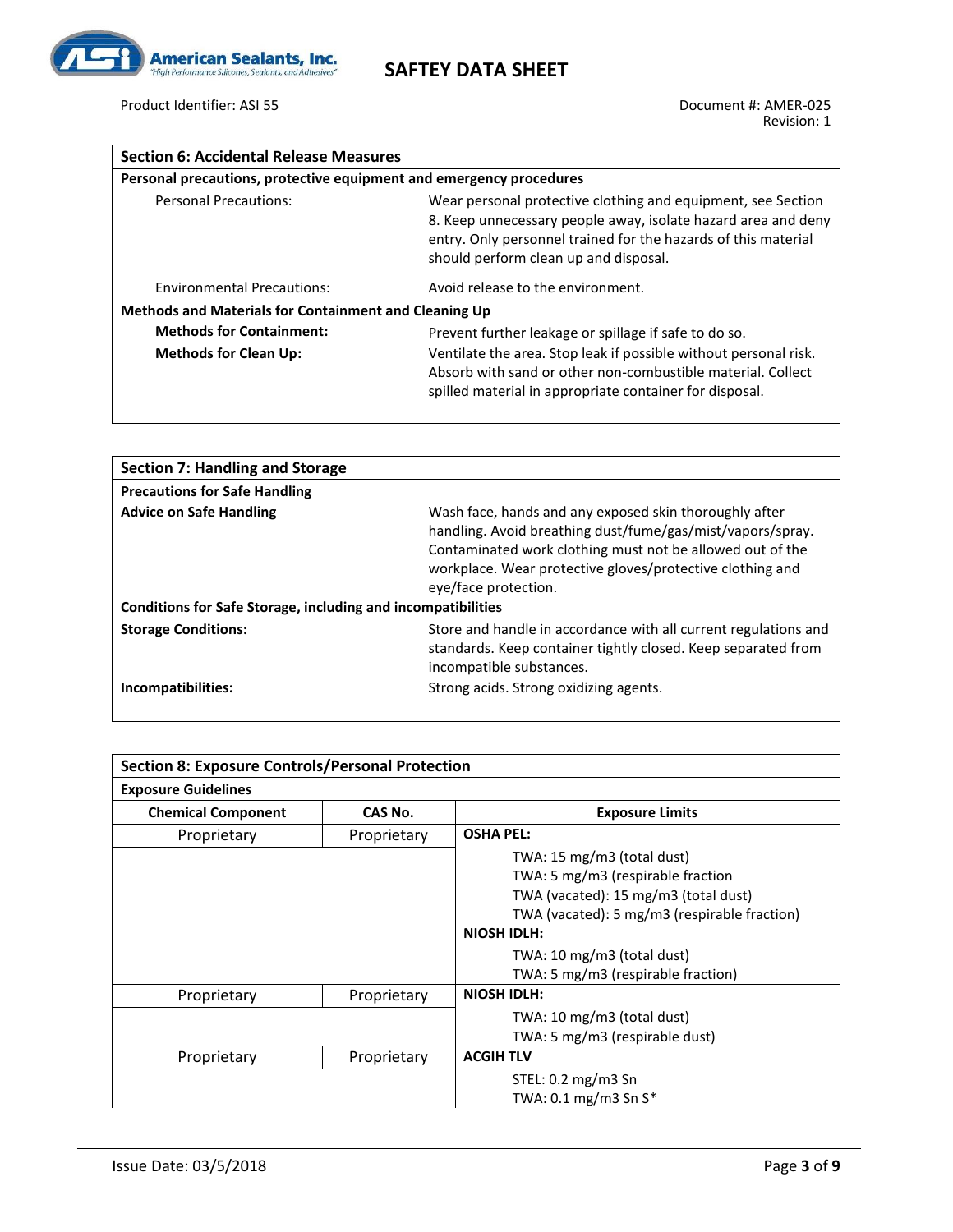

### Product Identifier: ASI 55 **Document #: AMER-025**

Revision: 1

|                                                                       | <b>OSHA PEL</b><br>TWA: $0.1 \text{ mg/m}$ 3 Sn<br>(vacated) TWA: 0.1 mg/m3 Sn<br>(vacated) S*<br><b>NIOSH IDLH</b><br>IDLH: $25 \text{ mg/m}$ 3 Sn<br>TWA: 0.1 mg/m3 except Cyhexatin Sn     |  |
|-----------------------------------------------------------------------|-----------------------------------------------------------------------------------------------------------------------------------------------------------------------------------------------|--|
| <b>Appropriate Engineering Controls</b>                               | Provide local exhaust ventilation system. Ensure compliance with<br>applicable exposure limits. Provide an emergency eye wash<br>fountain and quick drench shower in the immediate work area. |  |
| Individual protection measures, such as personal protective equipment |                                                                                                                                                                                               |  |
| <b>Eye/Face Protection:</b>                                           | Wear splash resistant safety goggles with a face shield.                                                                                                                                      |  |
| <b>Skin and Body Protection:</b>                                      | Wear appropriate chemical resistant clothing. Wear appropriate<br>chemical resistant gloves.                                                                                                  |  |
| <b>Respiratory Protection:</b>                                        | Use an approved respirator if exposure limits are exceeded or if<br>irritation develops or persists.                                                                                          |  |
| <b>General Hygiene Considerations:</b>                                | Handle in accordance with good industrial hygiene and safety<br>practice.                                                                                                                     |  |

| <b>Section 9: Physical and Chemical Properties</b> |                                        |                                                            |                            |
|----------------------------------------------------|----------------------------------------|------------------------------------------------------------|----------------------------|
| <b>Physical State:</b>                             | Liquid                                 | Appearance:                                                | Paste                      |
| Color:                                             | In accordance with product description |                                                            |                            |
| Odor:                                              | <b>Odorless</b>                        | <b>Odor Threshold:</b>                                     | Not determined             |
| pH:                                                | Not determined                         | <b>Melting Point:</b>                                      | Not determined             |
| <b>Boiling Point:</b>                              | Not determined                         | <b>Flash Point:</b>                                        | $>93.3^{\circ}$ C (200° F) |
| <b>Evaporation Rate:</b>                           | Not determined                         | <b>Flammability (Sold, Gas)</b>                            | Liquid-Not applicable      |
| <b>Flammability Limits in Air:</b>                 |                                        | Upper Limit: Not determined<br>Lower Limit: Not determined |                            |
| <b>Vapor Pressure:</b>                             | Not determined                         | <b>Vapor Density:</b>                                      | $1.3 - 1.7$                |
| Density:                                           | $13.8$ lb/gal                          | <b>Water Solubility:</b>                                   | Slightly soluble           |
| Solubility in other<br>Solvents:                   | Not determined                         | <b>Partition Coeffecient:</b>                              | Not determined             |
| <b>Auto-ignition Temp.:</b>                        | Not determined                         | <b>Decomposition Temp.:</b>                                | Not determined             |
| <b>Kinematic Viscosity:</b>                        | 750,000 cps                            | <b>Dynamic Viscosity:</b>                                  | Not determined             |
| <b>Explosive Properties:</b>                       | Not determined                         | <b>Oxidizing Properties:</b>                               | Not determined             |

| <b>Section 10: Stability and Reactivity</b> |                                              |
|---------------------------------------------|----------------------------------------------|
| <b>Reactivity:</b>                          | Not reactive under normal conditions.        |
| <b>Chemical Stability:</b>                  | Stable under recommended storage conditions. |
| <b>Possibility of Hazardous Reactions:</b>  | None under normal processing.                |
| <b>Hazardous Polymerization:</b>            | Will not polymerize                          |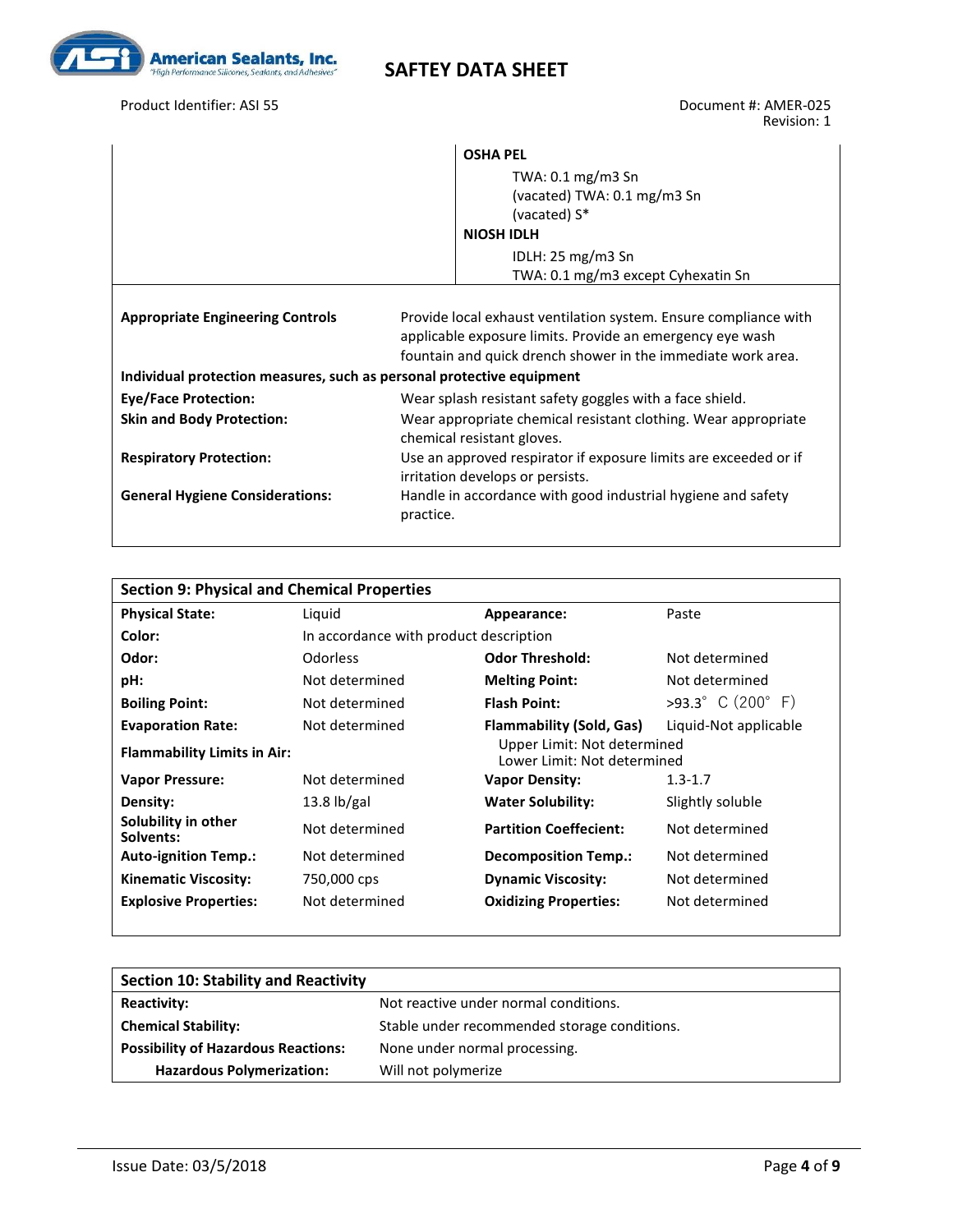

Product Identifier: ASI 55 Document #: AMER-025

Revision: 1

| <b>Conditions to Avoid:</b>              | Avoid heat, sparks, open flames and other ignition sources. Avoid                                                                                              |
|------------------------------------------|----------------------------------------------------------------------------------------------------------------------------------------------------------------|
|                                          | contact with incompatible materials.                                                                                                                           |
| <b>Incompatible Materials:</b>           | Strong acids. Strong oxidizing agents.                                                                                                                         |
| <b>Hazardous Decomposition Products:</b> | Upon decomposition, this product may yield oxides of nitrogen and<br>ammonia, carbon dioxide, carbon monoxide, and other low molecular<br>weight hydrocarbons. |

| <b>Section 11: Toxicological Information</b>    |                                     |                           |                |                                       |                 |  |  |
|-------------------------------------------------|-------------------------------------|---------------------------|----------------|---------------------------------------|-----------------|--|--|
| <b>Information on Likely Routes of Exposure</b> |                                     |                           |                |                                       |                 |  |  |
| <b>Eye Contact:</b>                             | Avoid eye contact                   |                           |                |                                       |                 |  |  |
| <b>Skin Contact:</b>                            | May be harmful in contact with skin |                           |                |                                       |                 |  |  |
| Inhalation:                                     | Do not inhale                       |                           |                |                                       |                 |  |  |
| Ingestion:                                      | May be harmful if swallowed         |                           |                |                                       |                 |  |  |
| <b>Component Information</b>                    |                                     |                           |                |                                       |                 |  |  |
| Component                                       | CAS No.                             | <b>Results</b>            | <b>Species</b> | <b>Dose</b>                           | <b>Exposure</b> |  |  |
| Proprietary                                     | Proprietary                         | LD50 Oral                 | Rat            | $=6,450 \,\mathrm{mg/kg}$             | N/A             |  |  |
| Proprietary                                     | Proprietary                         | LD50 Oral                 | Rat            | $= 3,750$ mg/kg<br>$>2$ g/kg          | N/A             |  |  |
| Proprietary                                     | Proprietary                         | LD50 Oral                 | Rat            | $= 2,413$ mg/kg<br>$= 7,460 \mu L/kg$ | N/A             |  |  |
| Proprietary                                     | Proprietary                         | LD50 Oral                 | Rat            | $= 7,340 \mu L/kg$                    | N/A             |  |  |
|                                                 |                                     | LD50 Dermal               | Rabbit         | $= 3,360 \mu L/kg$                    |                 |  |  |
| Proprietary                                     | Proprietary                         | LD50 Oral<br>LD50 Dermal  | Rat<br>Rabbit  | $=4,600$ mg/kg<br>$>5$ g/kg           | N/A             |  |  |
| Proprietary                                     | Proprietary                         | LD50 Oral                 | Rat            | 20,000 mg/kg                          | N/A             |  |  |
| Proprietary                                     | Proprietary                         | LD50 Oral                 | Rat            | $>2,325$ mg/kg                        | N/A             |  |  |
| Proprietary                                     | Proprietary                         | <b>LC50</b><br>Inhalation | Rat            | $=500$ mg/m3                          | 4 hr            |  |  |

| Information on physical, chemical, and toxicological effects                  |                                                                                                                                              |  |  |  |  |  |  |
|-------------------------------------------------------------------------------|----------------------------------------------------------------------------------------------------------------------------------------------|--|--|--|--|--|--|
| Symptoms:                                                                     | Please see Section 4 of the SDS for symptoms                                                                                                 |  |  |  |  |  |  |
|                                                                               | Delayed and immediate effects as well as chronic effects from short and long-term exposure                                                   |  |  |  |  |  |  |
| <b>Skin Corrosion/Irritation:</b>                                             | Causes skin irritation                                                                                                                       |  |  |  |  |  |  |
| <b>Serious Eve</b>                                                            | Causes serious eye irritation                                                                                                                |  |  |  |  |  |  |
| Damage/Irritation:                                                            |                                                                                                                                              |  |  |  |  |  |  |
| Sensitization:                                                                | May cause an allergic skin reaction.                                                                                                         |  |  |  |  |  |  |
| Carcinogenicity:                                                              | Based on the information provided, this product does not contain any<br>carcinogens or potential carcinogens as listed by OSHA, IARC or NTP. |  |  |  |  |  |  |
| <b>Numerical Measures of Toxicity</b>                                         |                                                                                                                                              |  |  |  |  |  |  |
| The following values are calculated based on chapter 3.1 of the GHS document. |                                                                                                                                              |  |  |  |  |  |  |
| ATEmix (oral):                                                                | 4,086.00 mg/kg                                                                                                                               |  |  |  |  |  |  |
| ATEmix (dermal):                                                              | 3,098.00 mg/kg                                                                                                                               |  |  |  |  |  |  |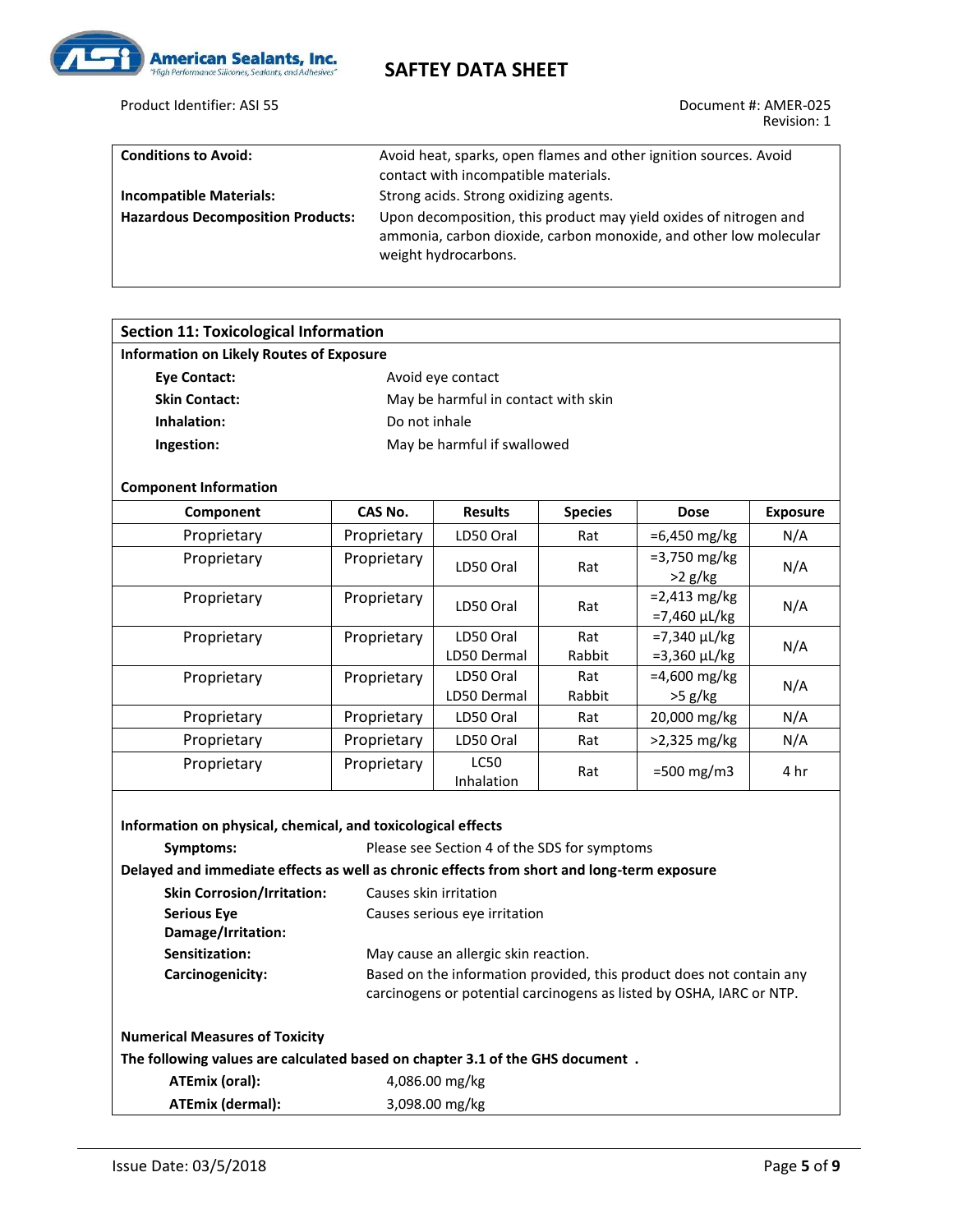

Product Identifier: ASI 55 Document #: AMER-025

**ATEmix (inhalation-dust/mist):** 5.1 mg/L

### **Section 12: Ecological Information**

#### **Ecotoxicity**

The product is not classified as environmentally hazardous. However, this does not exclude the possibility that large or frequent spills can have a harmful or damaging effect on the environment.

### **Persistence/Degradability:**

Not determined

**Bioaccumulation:**

Not determined

**Mobility:**

Not determined

**Other Adverse Effects:**

Not determined

| <b>Section 13: Disposal Considerations</b>                                                                                                                                                                                                                                     |             |                                          |  |  |  |
|--------------------------------------------------------------------------------------------------------------------------------------------------------------------------------------------------------------------------------------------------------------------------------|-------------|------------------------------------------|--|--|--|
| <b>Waste Treatment Methods</b>                                                                                                                                                                                                                                                 |             |                                          |  |  |  |
| <b>Disposal of Wastes</b><br>Disposal should be in accordance with applicable regional, national<br>and local laws and regulations.<br>Disposal should be in accordance with applicable regional, national<br><b>Contaminated Packaging</b><br>and local laws and regulations. |             |                                          |  |  |  |
| <b>California Hazardous Waste Status</b>                                                                                                                                                                                                                                       |             |                                          |  |  |  |
| <b>Chemical Component</b>                                                                                                                                                                                                                                                      | CAS No.     | <b>California Hazardous Waste Status</b> |  |  |  |
| Proprietary                                                                                                                                                                                                                                                                    | Proprietary | Toxic                                    |  |  |  |

| <b>Section 14: Transport Information</b> |                                                                                                              |
|------------------------------------------|--------------------------------------------------------------------------------------------------------------|
| <b>Note</b>                              |                                                                                                              |
| circumstances.                           | Please see current shipping paper for most up to date shipping information, including exemptions and special |
| <b>DOT</b>                               | Not regulated                                                                                                |
| <b>IATA</b>                              | Not regulated                                                                                                |
| <b>IMDG</b>                              | Not regulated                                                                                                |
|                                          |                                                                                                              |

| <b>Section 15: Regulatory Information</b> |             |                 |                      |             |              |             |              |             |
|-------------------------------------------|-------------|-----------------|----------------------|-------------|--------------|-------------|--------------|-------------|
| <b>International Inventories</b>          |             |                 |                      |             |              |             |              |             |
| <b>Chemical Name</b>                      | <b>TSCA</b> | <b>DSL/NDSL</b> | <b>EINECS/ELINCS</b> | <b>ENCS</b> | <b>IECSC</b> | <b>KECL</b> | <b>PICCS</b> | <b>AICS</b> |
| Proprietary                               |             |                 |                      |             |              |             |              |             |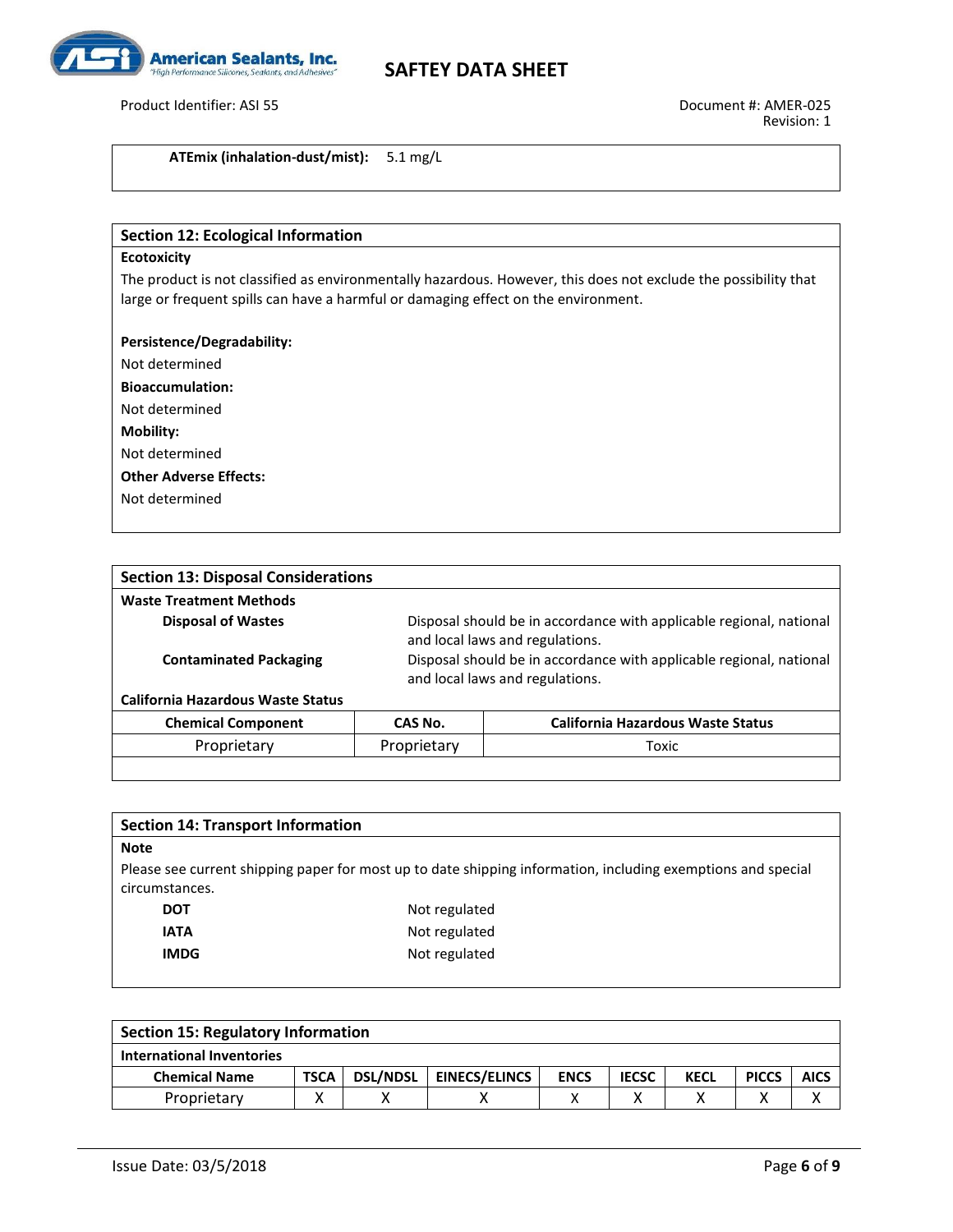



**American Sealants, Inc.** 

Revision: 1

| Proprietary |   |        |        | л |   |   |              | х |
|-------------|---|--------|--------|---|---|---|--------------|---|
| Proprietary | x | x      | x      | χ | χ | χ | χ            | χ |
| Proprietary | x | x      | л      | x | χ | χ |              | χ |
| Proprietary | Χ | Χ      | Χ      | x | Χ | Χ | $\checkmark$ | χ |
| Proprietary | x | x      | ∧      | x | χ | χ |              | χ |
| Proprietary | x | x      | χ      | Χ | х | χ |              | х |
| Proprietary | x | x      | x      | χ | χ | χ | χ            | χ |
| Proprietary | х | v<br>⋏ | v<br>∧ | x | χ | χ | х            | х |
| Proprietary | X | χ      | x      | χ | χ | χ | $\check{ }$  | χ |
| Proprietary | Χ |        |        | л | x |   |              | v |

#### *Legend:*

**TSCA** - United States Toxic Substances Control Act Section 8(b) Inventory

**DSL/NDSL** - Canadian Domestic Substances List/Non-Domestic Substances List

**EINECS/ELINCS** - European Inventory of Existing Chemical Substances/European List of Notified Chemical Substances

**ENCS** - Japan Existing and New Chemical Substances

**IECSC** - China Inventory of Existing Chemical Substances

**KECL** - Korean Existing and Evaluated Chemical Substances

**PICCS** - Philippines Inventory of Chemicals and Chemical Substances

**AICS** - Australian Inventory of Chemical Substances

### **US Federal Regulations**

### **CERCLA**

This material, as supplied, does not contain any substances regulated as hazardous substances under the Comprehensive Environmental Response Compensation and Liability Act (CERCLA) (40 CFR 302) or the Superfund Amendments and Reauthorization Act (SARA) (40 CFR 355).

### **SARA 311/312 Hazard Categories**

| N٥  |
|-----|
| Υρς |
| N٥  |
| N٥  |
|     |
| N٥  |
|     |

### **SARA 313**

Section 313 of Title III of the Superfund Amendments and Reauthorization Act of 1986 (SARA). This product does not contain any chemicals which are subject to the reporting requirements of the Act and Title 40 of the Code of Federal Regulations, Part 372

#### **CWA (Clean Water Act)**

This product does not contain any substances regulated as pollutants pursuant to the Clean Water Act (40 CFR 122.21 and 40 CFR 122.42)

#### **US State Regulations**

### **California Proposition 65**

This product does not contain any Proposition 65 chemicals.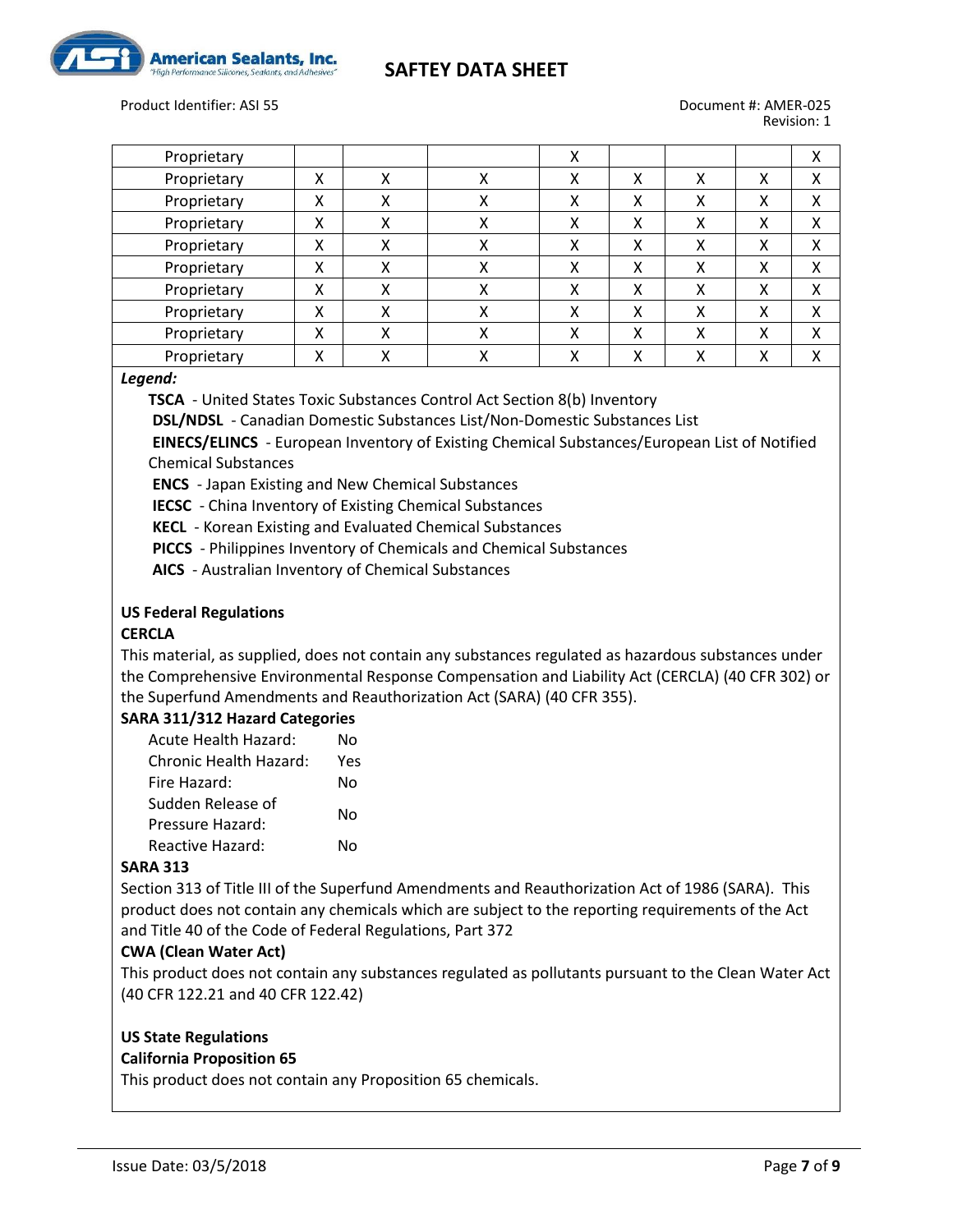

Product Identifier: ASI 55 Document #: AMER-025

| <b>US State Right-to-Know Regulations</b> |             |                   |                      |                     |  |  |  |  |
|-------------------------------------------|-------------|-------------------|----------------------|---------------------|--|--|--|--|
| <b>Chemical Name</b>                      | CAS No.     | <b>New Jersey</b> | <b>Massachusetts</b> | <b>Pennsylvania</b> |  |  |  |  |
| Proprietary                               | Proprietary |                   |                      |                     |  |  |  |  |
|                                           |             |                   |                      |                     |  |  |  |  |



quality specification. The information relates only to the specific material designated and may not be valid